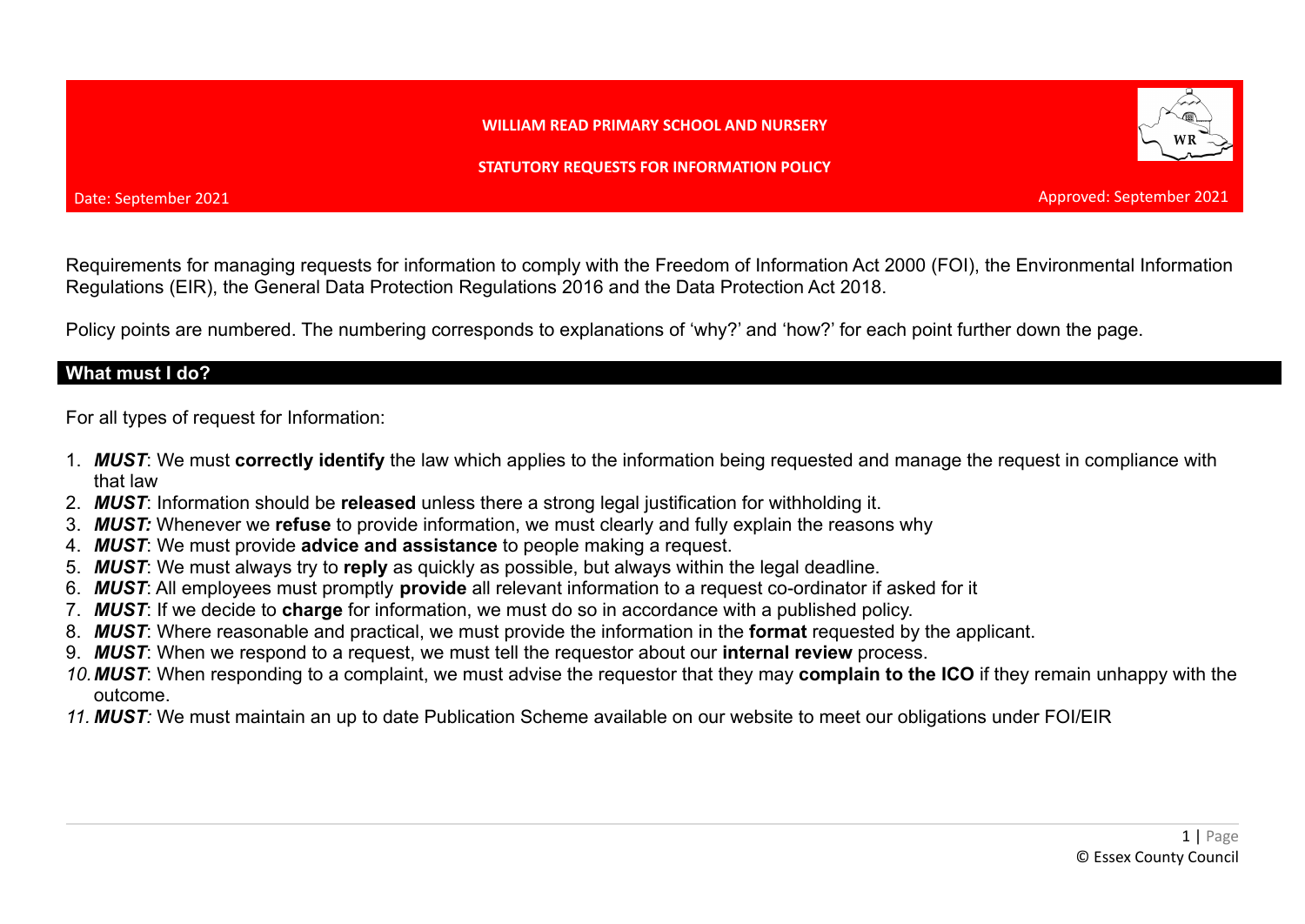## **Why must I do it?**

- 1. The requestor does not have to specify under what legislation they are making a request. It is our responsibility to correctly identify which legislation applies.
- 2. We serve the public. We should not hide information from them. The Acts are intended to make us more accountable to the public, to make our processes more transparent, and to encourage the public to trust us. Information should be released unless we can strongly justify withholding it (embarrassment is not a sufficient reason to withhold information). In some cases, we may have to release non-personal information because it is in the public interest although it might otherwise have been considered exempt. Also, it is a legal offence to deliberately withhold or destroy requested information where there is no legal reason to do so.
- 3. We will not be obliged to provide all or part of the information requested if a legal justification applies. If we believe a reason does apply then we must help the public to challenge our decisions effectively by giving our reasons and doing so clearly and fully in line with the requirements of the Acts. This is a legal requirement.
- 4. The Acts require us to assist requestors, especially where we may be considering refusing a request, in guiding the public on how to clarify or re-scope their request to achieve the best outcome. This is a legal requirement.
- 5. The laws provide statutory deadlines for responding to a request; FOI & EIR 20 working days and DPA one month. There are limited reasons to extend the deadlines. The laws expect information to be well managed and accessible, therefore there is an assumption that requests should be routinely responded to well in advance of the deadline.
- 6. In order to comply with regulator and corporate targets for fulfilling requests, all employees have a role to play in making information relevant to the request available promptly so that a response can be drafted within the timescale.
- 7. The laws require us to make clear the basis for charging to ensure that charges are fair and un-obstructive. We must tell requestors whether a charge applies before we provide the information and we should tell them what that charge will be.
- 8. The acts duty on us to provide information in a format that the requester would find most convenient to their needs. We may refuse unreasonable demands and charge in certain cases, but in principle the requestor should be able to receive the information in the way they specify.
- 9. It is a requirement of the act to have an internal review process. Where a requestor expresses dissatisfaction with a response, this must be treated as a complaint. The act states that expressing dissatisfaction is enough to require us to treat it as such. The ICO requires us to complete the internal review process before it will accept an escalation of a complaint to their office.
- 10.This is a statutory requirement.
- 11. This is a statutory requirement.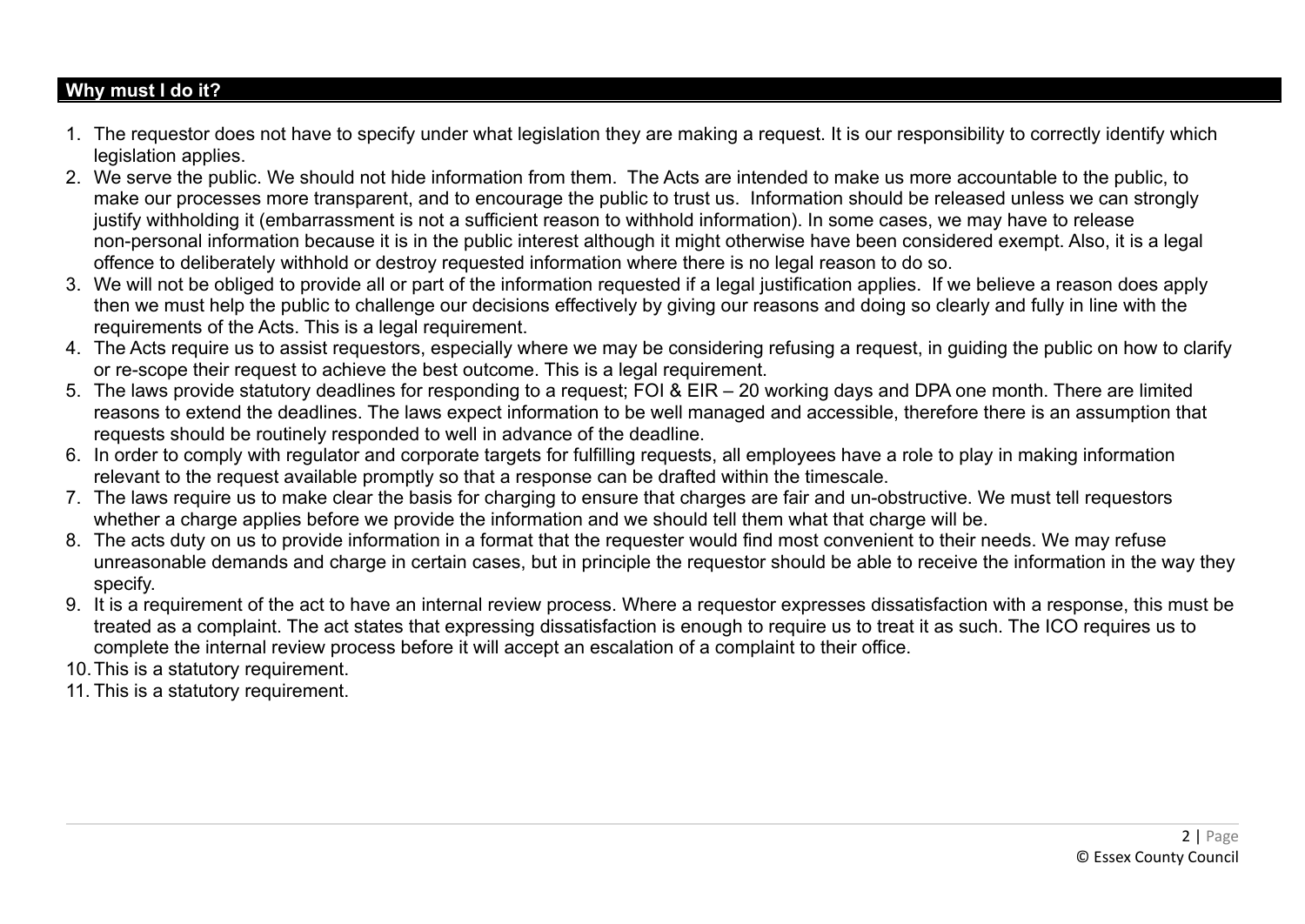## **How must I do it?**

- 1. Follow guidance and training to correctly identify whether the request should be handled under FOI, EIR or DPA/GDPR.
- 2. By following the points of this policy and accompanying guidance and training
- 3. Ensure the employee making decisions about what can be released and drafting the response has access to legal guidance in order to make the response full and compliant with the law.
- 4. Discuss the likely response with the requestor if their request is likely to be refused and explain options that would help them receive as useful a response as possible within the limits of the law. Although we should not ask requestors what they intend to do with the information they have requested, we can explain what we do hold and what is likely to be disclosable to them.
- 5. We must record performance against the statutory deadlines to ensure we are aware of how well we are complying with the law and to help make changes to processes if necessary.
- 6. Make sure the information you manage is accessible and well structured so that you can retrieve it quickly when requested.
- 7. It is not lawful to charge for information without a published policy explaining the basis for arriving at a fee. In the absence of a published policy, charges are not made.
- 8. There must be strong prohibitive reasons not to provide information in a format that is within our ability to provide. Conversion to a new format is however different to having to significantly edit and rearrange information to make it legible in the format requested. Under the latter circumstances, a refusal may be valid but advice should be sought if unsure.
- 9. We choose to manage complaints (known as Internal Reviews) within 20 working days. Where a simple error has been made in the response it may be that the issue can be resolved informally. If not, then a full review of how the request was handled is required. This must be undertaken by an employee who was not involved in drafting or approving the original request, although the employee drafting the response may discuss how the original request was handled with those involved.
- 10.Ensure that the contact details for the ICO are provided to the requestor on any response documentation and explain when it is appropriate to escalate a complaint the ICO in order to make requestors aware of their rights
- 11. To enable requestors to understand the types of information the organisation holds, what format it can be disclosed in, and whether charges apply.

# **What if I need to do something against the policy?**

If you believe you have a valid business reason for an exception to these policy points, having read and understood the reasons why they are in place, please raise a formal request by contacting Mr. T. Martinson, Headteacher [admin@williamread.essex.sch.uk](mailto:admin@williamread.essex.sch.uk).